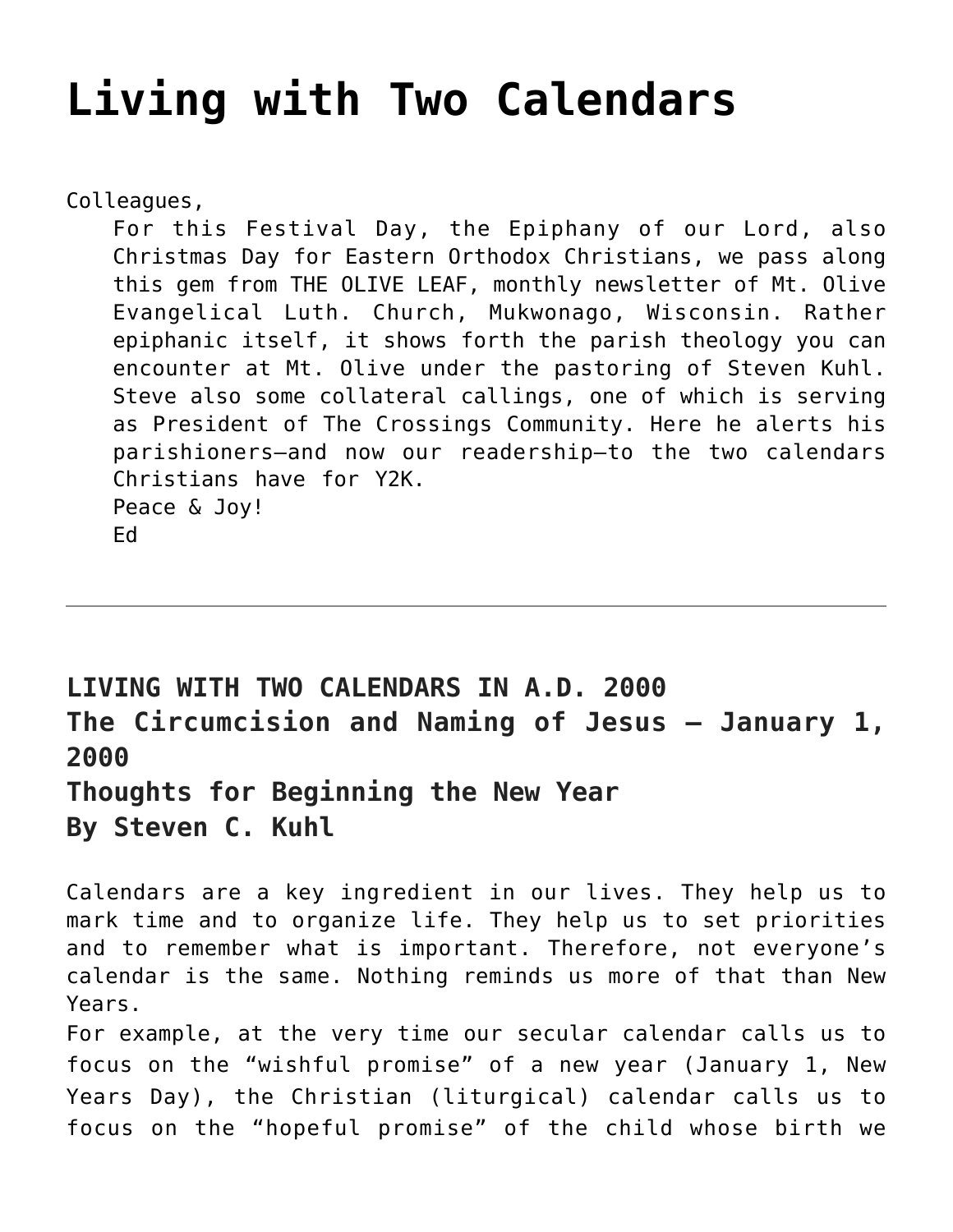celebrated eight days earlier on Christmas. Just how different the focus is between the liturgical calendar and the secular calendar is evident from the strange and obscure event we as Christians observe on that day (January 1): "The Circumcision and Naming of Jesus." So strange is this observance that hardly anyone notices it. But you do!

The promise that the secular calendar presents is that of a world looking into an uncertain, nameless future, the identity of which is simply an impersonal number: "2000." The uncertainty in it all (this year anyway) is symbolized vividly by the acronym "Y2K." Never mind that the "2K" (2000) has its roots in marking the coming of the Christ, inaccurate though it may be. (Most scholars think Jesus was born around what would now be marked as 6 to 4 B.C.) That origin, for all practical purposes, has been lost. By contrast, the promise that the Christian calendar presents is that of a Church looking at a certain, named person and his accomplishments: "Jesus." Now the point is not to ignore one calendar for the sake of the other. As Christians we journey into "two times or futures," so to speak: the uncertain future of 2000 and the certain future of Jesus Christ. The point is to distinguish what each calendar promises and, then, to let the hopeful promise of Jesus take priority over the wishful promise of 2000.

The first task is to distinguish what each calendar promises. Frankly, with regard to the secular calendar no hopeful answer can be given. That's because, in part, it comes to us anonymously. It gives no hint, no indication, of what it will bring. In and of itself, the secular calendar places us, not even into our own hands, but into the hands of "Fate." True, when observed over the long haul, even "Fate" reveals something about the direction it is taking us-though we naturally hate to think about it, and usually don't. Fate's future is ominous, foreboding, foreshadowing evil. It is often said that "the only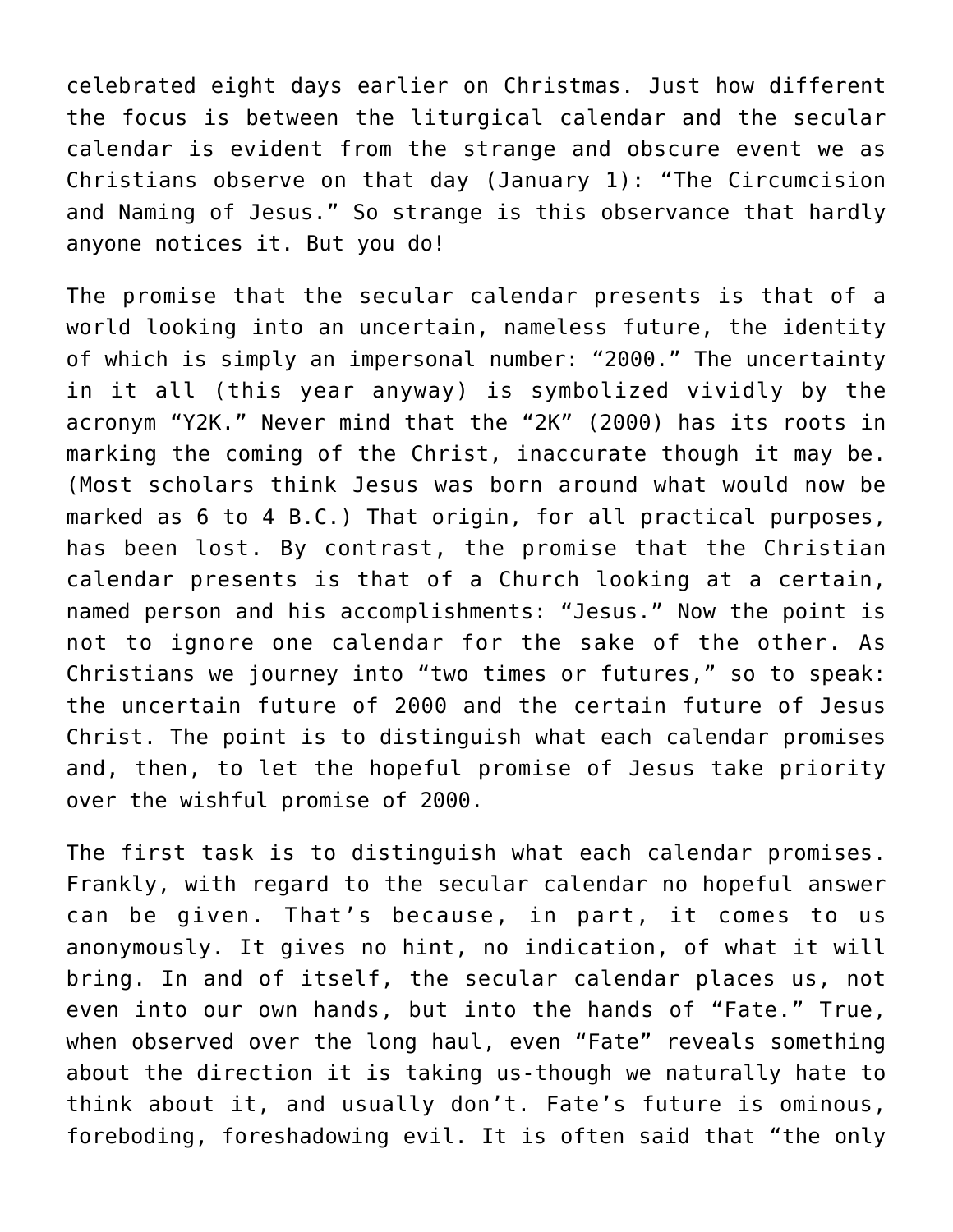certain things in life are death and taxes." That saying is not just the grumbling of a cynic, but the summation of the world's collective wisdom concerning "Fate," a wisdom which is also echoed in the Bible. "The Preacher," also known as [the O.T. book of] Ecclesiastes, summarizes this worldly wisdom with these familiar words: "Vanity of vanities … all is vanity!" (Eccl 1:2) ["Vanitas" is the Latin word for emptiness.]

But for those who know and believe the biblical account, more can be said about this reality called "Fate." "Fate" itself, even as the writer of Ecclesiastes also knew, is in the hands of God. (Eccl 12:13-14) Strange as it may sound, it is true. "Fate" is the world's unenlightened description of the reign of God in ordinary history. It is an "unenlightened" description because it lacks God's vantage point, the interpretive Word. It is a description of the "reign of God in ordinary history" because it is a description, not of God as he rules through Christ Jesus, but God as he rules lawfully through a fallen, selfish steward, sinful humanity, "using one sinner to punish another," as Luther summarized it. Ironically, by placing "Fate" in the hands of divine providence, the Bible does not make it any less ominous, but only more certain — and foreboding — in the long haul.

One of the most vivid examples of Fate enlightened by the Word is found in Isaiah 10. It was the "year of Assyria," so to speak. Assyria had attacked and conquered the nation of Israel. But as Isaiah interprets this calamity of history, he sees it not as the work of blind fate, no matter how chaotic and irrational it may seem by human standards. Assyria's rise to power is the judgment of God upon Israel for her business elites' oppression and exploitation of the poor in her midst. (Is 10:1-2)

Nevertheless, Assyria's rise to power is by no means a sign of God's favor upon it, even though that power comes from God.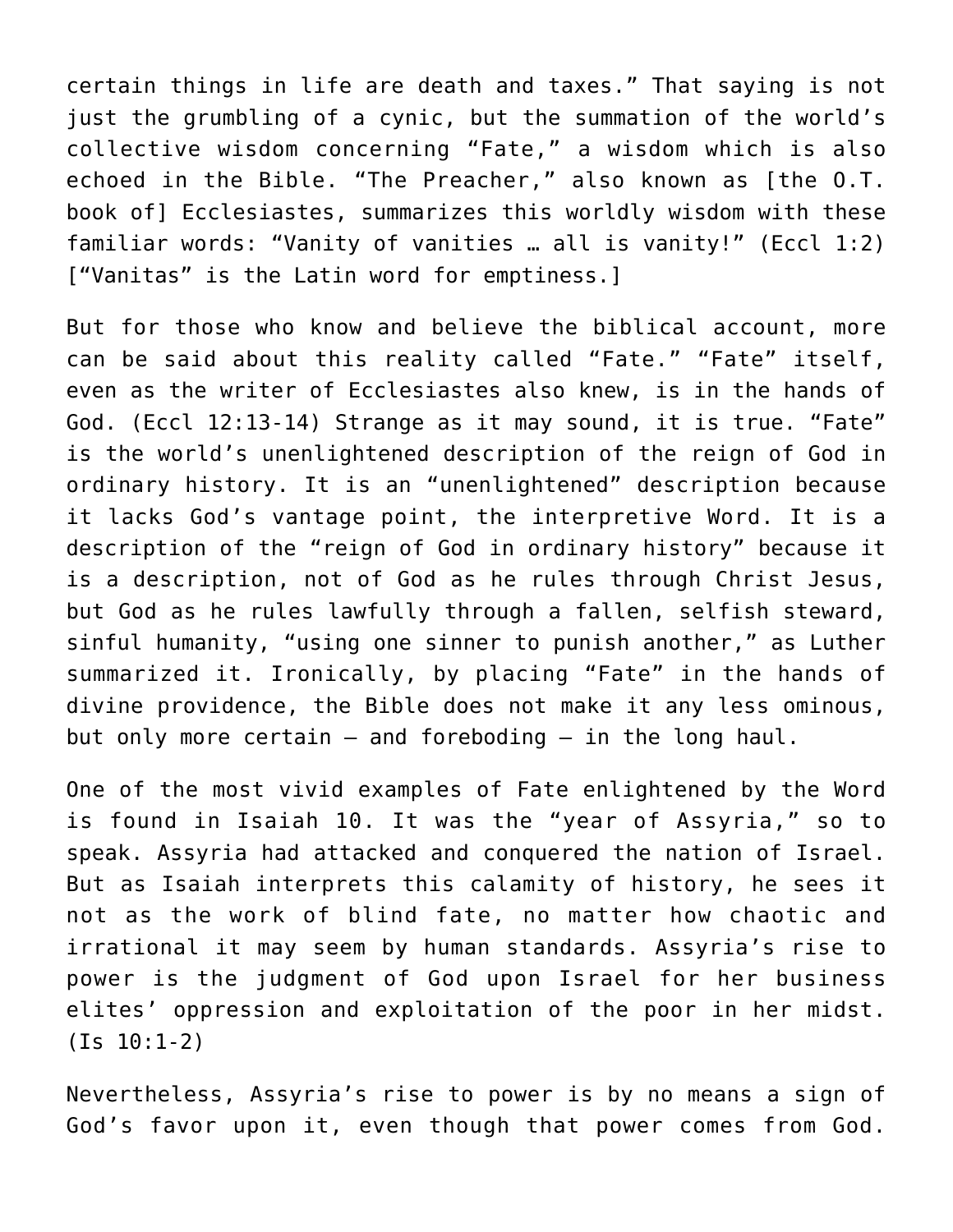Assyria is itself an arrogant, evil empire and only a momentary tool in God's arsenal to rain judgment upon a sin-sick world. (Is 10:5-6) The day will come when Assyria, too, will pay the consequences for its evil. But only when God is done using it for his purposes. (Is 10:12) When the time is right God will raise up another scoundrel (the year of the Babylonians) to punish Assyria. (Is 13:1-22. See also Jer 25:1-14) This is the flow of history as the Word given to Isaiah interprets it. What looks like "Fate" is actually worse. It is the judgment of God upon a sinful world: God using one sinner to punish another. It is what we sometimes call "poetic justice," that messy justice in which the only right outcome is that everyone is eventually proved wrong. (Pss 14:3; 53:3; Rom 3:10-11, 23; 11:32)

This is what the secular calendar by itself has to offer. People may party and wish for an Assyrian-like year. They may even get it. But they dare not be fooled. It offers no real and lasting hope. That's why on New Year's Day, the Christian calendar presents us with something different. It turns our attention to what seems to be an insignificant event, but which, in reality, is filled with real promise: "the Circumcision and Naming of Jesus." The text for the day is the shortest for any day of the year, one verse, and reads: "After eight days had passed [from his birth], it was time to circumcise the child; and he was called Jesus, the name given by the angel before he was conceived in the womb." (Lk 2:21)

Like all first century Jewish parents of newborn boys, Mary and Joseph had their son circumcised and named on the eighth day. This was not uncommon. But in the case of this child something profound and brand new is happening. Not just any child but the very Son of God is here being circumcised.

To understand the significance of this act we must understand the meaning of circumcision, at least as Jewish Christians, like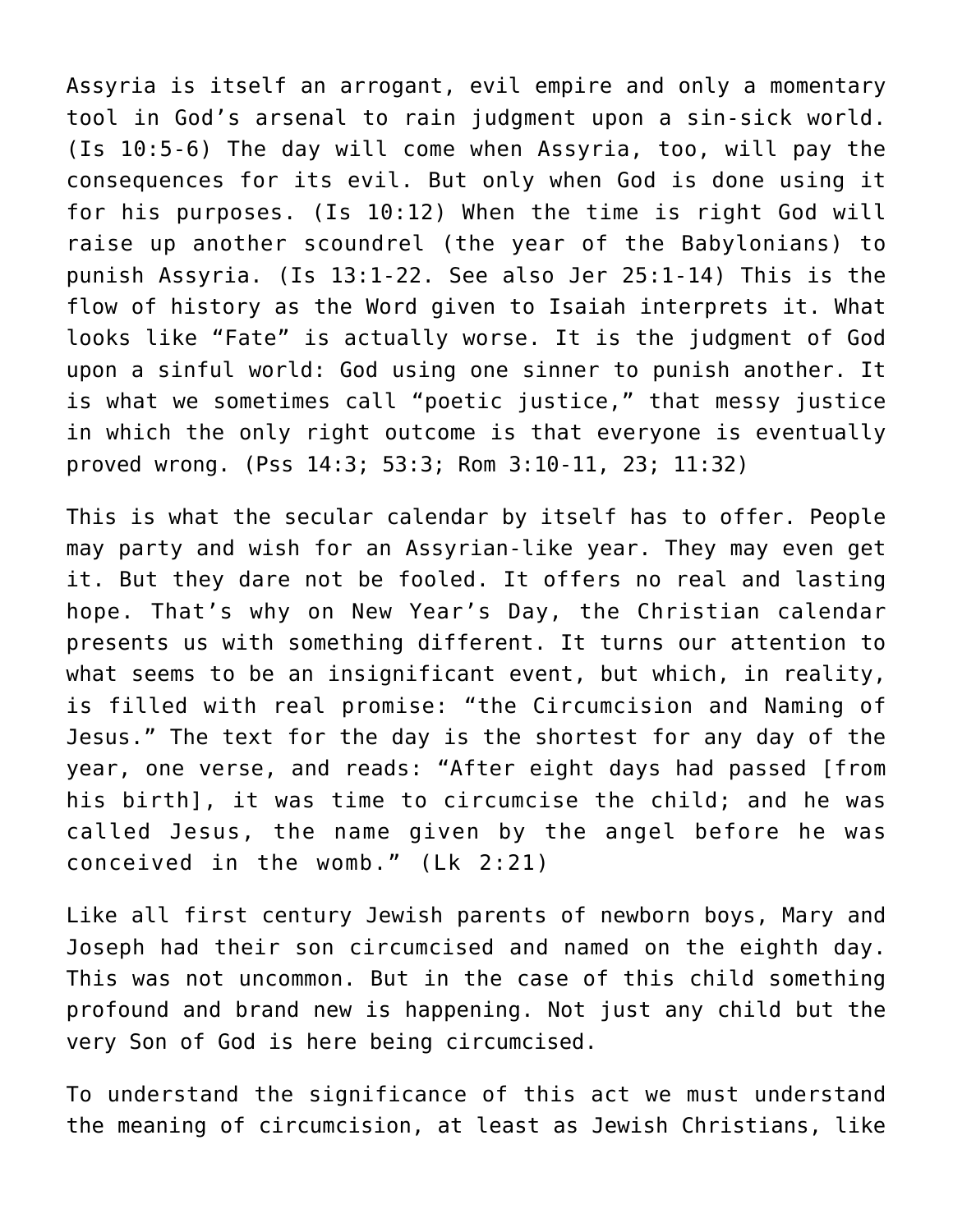Paul, came to see it. In Jesus' day circumcision was not just a medical procedure or a mere naming ritual. It was an act of confession, an act that identified a person fully as a "Jew," meaning, undeniably subject to the law of God. (Gal 5:2-6; Rom 2:1) This as Paul came to realize was not the good news. The only possible spiritual advantage (symbolized in the act of circumcision) that the Jews had over the gentiles, according to Paul, was that they knew their "Fate." (Rom 3) Of course, as heirs of Abraham and Children of the Promise, they also knew or should have known — that God promised to establish a means of salvation from this Fate. But that was not the purpose of circumcision. Circumcision was given by God, not as a sign of salvation, but of condemnation, as a sign of the need for a salvation yet to come. As such, Israel's males carried in their bodies a sign of the Fate that naturally awaits the whole sinful world. Essentially, through circumcision, a child was being condemned, inserted consciously into the world of Fate, into the mix of human sin and divine judgment.

Now comes the big question. Why would Mary and Joseph have circumcised Jesus? What could have possibly driven them to place the sinless Son of God in the middle of human sin and God's judgment . . . and not neutrally so . . . but in a way that places him squarely on the side of humanity, the condemned? The answer is that they possessed hope — hope that this Child was One who could save people from the Fate created by their sin and God's judgment.

This hope is expressed by Mary and Joseph as they name their son "Jesus," a Hebrew name meaning "Yahweh is saving" his people. As the text makes clear, this hope, expressed in the naming of Jesus, was not wishful thinking. Rather, it was an act of faith: not blind faith, but faith in the Word of God as it came to Mary by God's angel before the child was conceived.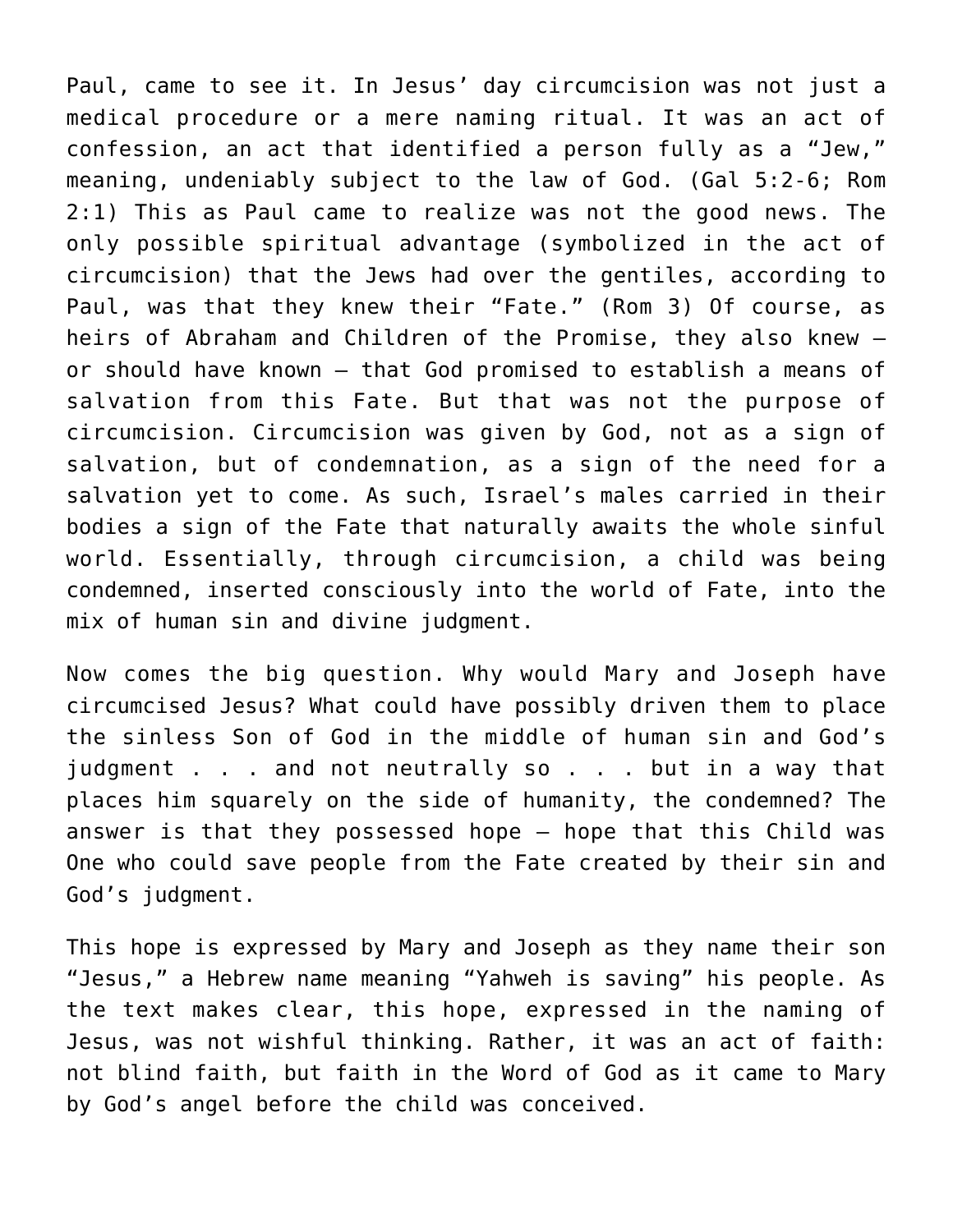Of course, the full ramification of what Mary and Joseph did on the day of Jesus' circumcision was not seen until Good Friday, when Jesus, on the cross, bore the Fate of world: its sin, God's judgment and death. Nor was the Word of God's Promise concerning Jesus fulfilled until Easter, when Jesus burst from the tomb as savior, conquering sin, judgment and death. What Mary and Joseph could only hope for — in certain faith — we have seen: Jesus is the savior of the world.

And yet, faith is still an essential part of our life, too. For, although Jesus has been shown forth  $[=$  Epiphany] as savior  $$ already! — in his resurrection, we still live in a fateful world and still await the fullness of his resurrection for ourselves in our time. For this reason we do not circumcise, but baptize. In Holy Baptism we are united, not to an anonymous future, but to Jesus Christ, crucified and raised. Although we still live in that anonymous time which at the moment is called 2000, like Mary and Joseph before us, we live in this time hopefully. For no matter what Fate throws at us in 2000 . . . whether it be weal or woe, gain or loss, health or sickness. . . Fate does not have the last word for those of us who are in Christ Jesus: the last Word to us from him is always forgiveness, salvation and resurrection — that is assured!

So, when I bid you Happy New Year, that is not wishful thinking. For I know who you are: a people who have the hopeful promise of Jesus guiding you all along the way. Only one thing, then, needs to become your resolve for the New Year. Keep in close, constant touch with the Word of Promise; worship every week; and rejoice with Christ's people . . . for therein lies the secret to a promising future. Happy New Year.

## **POSTSCRIPT: Follow-up Reports**

In two recent postings–ThTh 77 & 79–we did a little hustling.